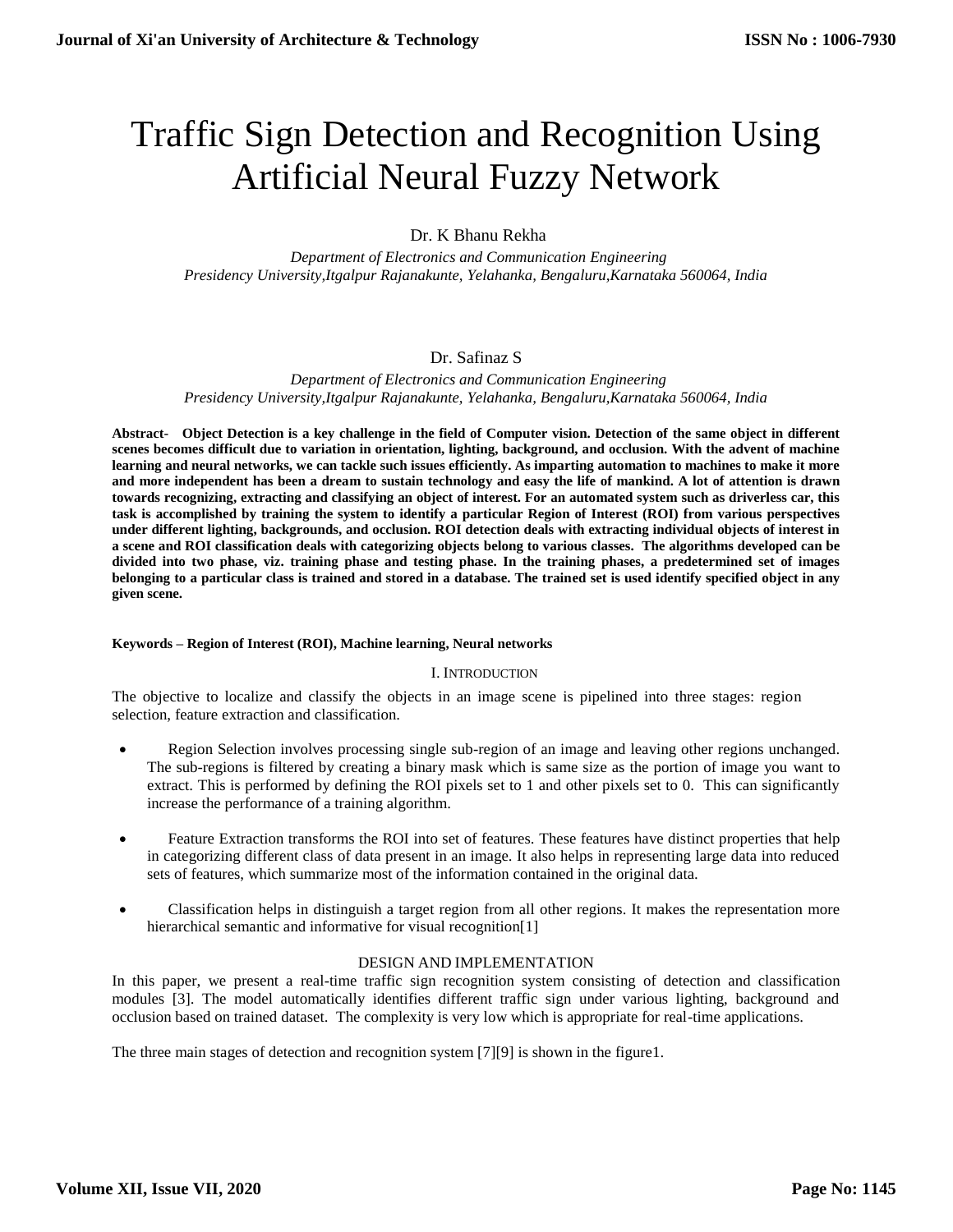

Figure1. Tracking and Detection system

Detection Phase: The initial stage in any object detection and recognition system is confining the image regions of interest from natural scene image input. In this stage ROI actually localized. As object detection has specific color attributes and shape these inherent characteristics distinct from other objects of non interest. These unique characteristics separates them other background scenes, which makes it suitable for processing automatically.

Tracking Phase: The tracking increases the robustness of detection system by feedback process which continuously monitors the candidate of interest in multiple frames. The accuracy of detection are shown up more than once. The computation time can be reduced by eliminating the frames if the object is not shown up.

Classification Phase: Once object is localized, we employ classification method which determines the accuracy of detection. Classification technique is based on set of features or certain characteristics of object to be detected.

As illustrated in the figure 2 detailed block diagram of Traffic sign detection and recognition is shown. At first, a raw database is developed by collecting set of traffic sign symbols at different circumstances that is affected by illumination, vandalism, posture and bad weather conditions as shown in figure 3. The raw database which is classified and used for training the system. The system can capture image from the camera mounted over the car and are given as the input to the system [5].



Figure 2. Block Diagram Traffic Sign Detection and Recognition System



Figure 3. Raw Traffic sign Database

#### II. PROPOSED ALGORITHM

The captured image in the real world scene is processed in following steps:

Step1: As a preprocessing step the input image is normalized in contrast and brightness effects. While dealing with color images, a color space transformation [6][12] ( e.g. RGB to LAB color space ) may help get improved results. Further, to reduce the computation an input image is cropped and resized to a fixed size. Resizing to fixed size image is important to perform feature extraction. Red band, Green band, blue band are separated from the image.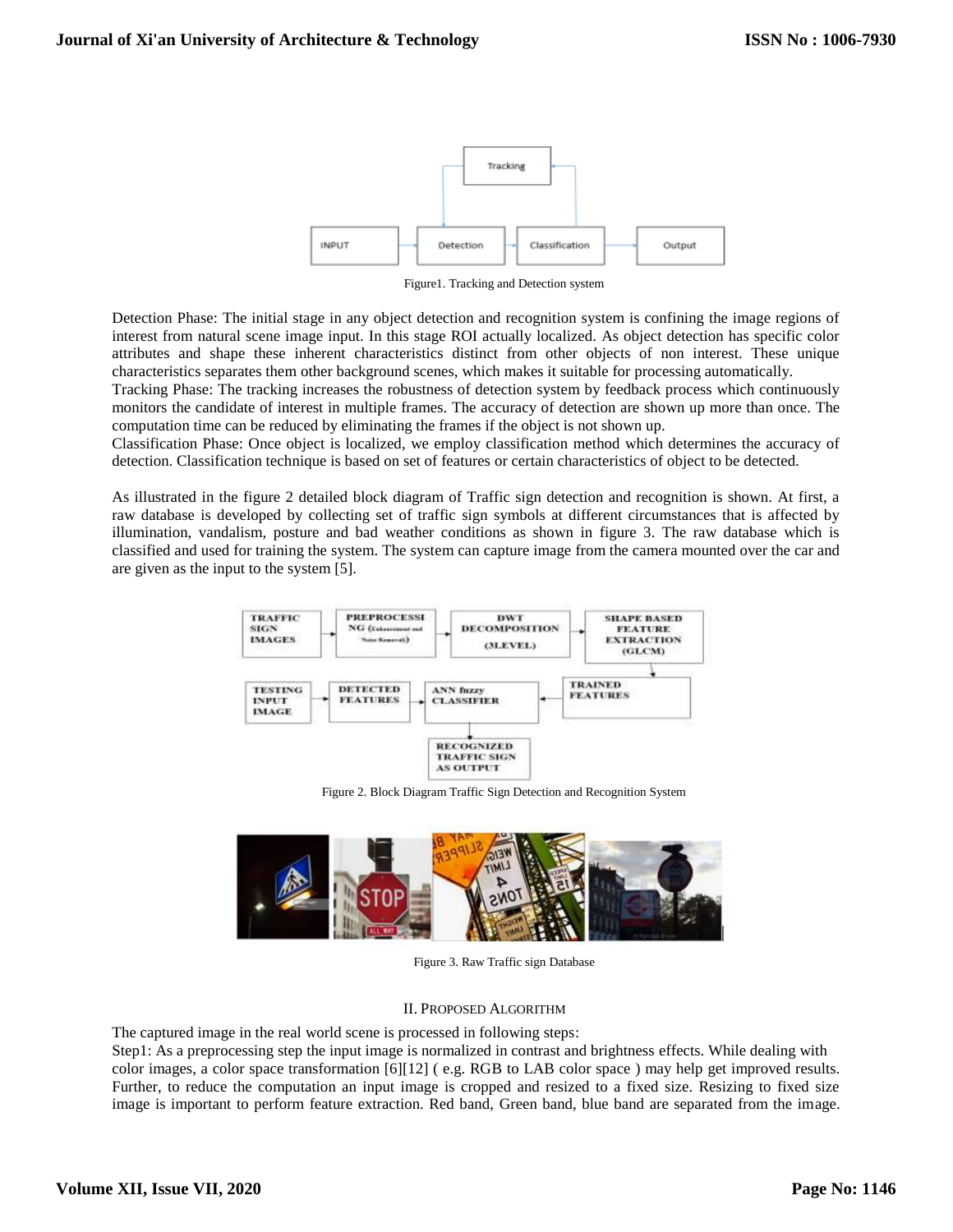After separating the bands, histogram is computed for all the three bands separately. For better visualization an image is enhanced by using histogram equalization. The histogram equalization technique uniformly distributes the image pixel value over the scale from 0 to 255, thus increasing visual perceptional information.

Step 2: An important problem in computer vision is to recognize the sub-regions that represent ROI. This is easily accomplished by humans but surprisingly difficult for computers. Sub dividing an image into sub regions is called segmentation. Ideally, the subdivision represents either the partial ROI or entire ROI. Object of interest in an image is obtained by binary image masking using appropriate segmentation. The most popular binary masking operation can be obtained using thresholding that sets the points of interest to 1 and out of range to 0. This helps to separate the traffic sign i.e ROI from its background as shown in figure 4. For thresholding to be effective it is necessary for the image to have sufficient contrast and as we know the intensity level's range differs betweem salient regions[20] and background.



Figure 4. Preprocessing RGB color band with its corresponding histogram and Masking helps to identify ROI

Step3: As traffic sign images has to be detected from real scene, as we are capturing the image from a moving vehicle [13] [14]. These captured scene may include variety background and foreground or been deflected or faked by the lights, or contains incomplete object to be detected [10]. The primary phase is tough as we need to locate the object of interest from real scene, thereafter identify and distinguish the sign. Localizing the object of interest in an image scene is difficult without the enough prior information for the system. Thus segmentation is employed as unsupervised method to determine the regions without prior information. After the partitioning the regions , the next step is to predict whether the detected region contains the object of interest. The segmentation method [11] and the corresponding ROI identification methods are presented as follows.

Step 4: The features are properties which describe the whole image. In the image analysis, one requires feature extraction method to reduce the processing time and complexity [8]. This is done in order to get the most important features in the image. The input image is decomposed into 3 levels using Discrete wavelet transform (DWT) [21]. The decomposed image is used to acquire Gray level co-occurrence matrix (GLCM) to extract image features. Following are the textural features [Energy,](https://support.echoview.com/WebHelp/Windows_and_Dialog_Boxes/Dialog_Boxes/Variable_properties_dialog_box/Operator_pages/GLCM_Texture_Features.htm#Energy) [Entropy,](https://support.echoview.com/WebHelp/Windows_and_Dialog_Boxes/Dialog_Boxes/Variable_properties_dialog_box/Operator_pages/GLCM_Texture_Features.htm#Entropy) [Contrast,](https://support.echoview.com/WebHelp/Windows_and_Dialog_Boxes/Dialog_Boxes/Variable_properties_dialog_box/Operator_pages/GLCM_Texture_Features.htm#Contrast) [Homogeneity,](https://support.echoview.com/WebHelp/Windows_and_Dialog_Boxes/Dialog_Boxes/Variable_properties_dialog_box/Operator_pages/GLCM_Texture_Features.htm#Homogeneity) [Correlation,](https://support.echoview.com/WebHelp/Windows_and_Dialog_Boxes/Dialog_Boxes/Variable_properties_dialog_box/Operator_pages/GLCM_Texture_Features.htm#Correlation) [Shade](https://support.echoview.com/WebHelp/Windows_and_Dialog_Boxes/Dialog_Boxes/Variable_properties_dialog_box/Operator_pages/GLCM_Texture_Features.htm#Shade) and [Prominence](https://support.echoview.com/WebHelp/Windows_and_Dialog_Boxes/Dialog_Boxes/Variable_properties_dialog_box/Operator_pages/GLCM_Texture_Features.htm#Prominence) that can be used for training Neural Networks.

Step 5: Based on the inputs from GLCM, ANN classifier classifies the input image scene has object of interest or not. Further, segmentation extracts traffic sign region from the image. The fuzzy c mean algorithm proposed gives better accuracy in predicting the signs in the clusters defined. The extracted cluster which shows the predicted traffic symbols is further detected and classified by morphological operations.

**Artificial Neural Fuzzy Classifier:** The skill of identifying and classifying specific object in a scene is a automatic process for our human brain [4]. We use this process all the time. But for machines it is a challenging task. For developing an intelligent system [2] computer engineers need to be train the system to identify the object of interest in scene. And this is a tedious task for the developers.

The AI system automatically learns from the trained dataset by discovering the patterns and features of object of interest. Further process is improved and fine-tuned as it is exposed to more data, like how human learn from the experience. The AI system minics the human brain and labels the data based on the features extracted. More the number of images it is trained, accurate the prediction and validation. The training has to choose the object from different scenarios, affected by noise, blurring, occlusion, which will help AI understand change in their size, shape, color and coordinates don't affect its classification [16][17]. Despite, the whole process of AI training involves lots of resource requirement with increase power and computation time. But at the brighter side, without human intervention automatic learning and improvisation pre-trained model occurs which accelerates the process. Artificial Intelligence is progressing with GPU-graphics processing unit which allows to manipulate the memory and accelerate graphics processing.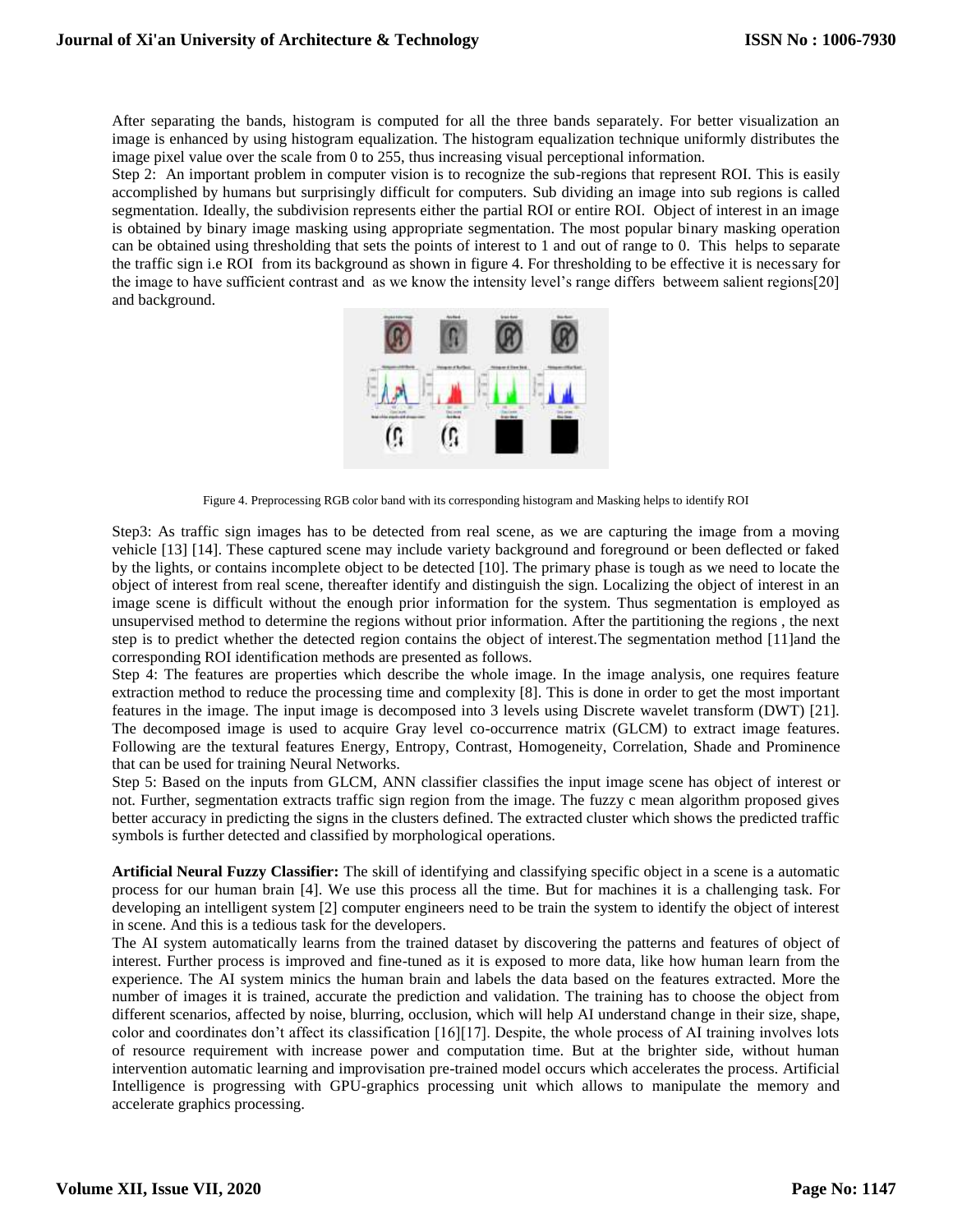In the proposed methodology, we employ ANN to classify the Traffic sign from unwanted objects and background. ANN are parallel adaptive networks of simple non-linear computing element. As Neural Network adapts multiple training and classification algorithm. The input to the neurons are the extracted features of the image using GLCM. The activation function helps to process the hidden layers of the network. Each node in the network is a binary sigmoid function defined by sgn=1. The output of activation function limits all the nodes in the network between  $0$ and 1. The ability of handling uncertainty is modeled by fuzzy logic. The neural network and fuzzy logic helps to mimic human brain to promise better accuracy in detection and classification of traffic sign in a given scene.

**Fuzzy C Mean Clustering:** In proposed fuzzy C mean (FCM) clustering method is an effective technique for shape detection segmentation[18]. FCM intends to find fuzzy partitioning of a given pattern-set by minimizing the Jn objective function. Supposed that the image  $I = \{i1, i2, \ldots, im\}$  is a collection of m pixels, the eigen value of the given image is ij, c defies the number of categories, and  $P = \{p1, p2, \ldots, pc\}$  is the cluster center collection. Let objective function Jn satisfy the constraint. The algorithm produces an optimal c partition as it is an iterative clustering method by produces an optimal c partition by minimizing the weighted within group sum of squared error objective function JFCM

$$
J_n = \sum_{i=1}^c \sum_{k=1}^m \mu_{ik}^n [ \mathbb{I}_{k} - p_i ] \mathbb{I}^2
$$

Where U, the fuzzy partition matrix, is compute as  $U=[\mu_{ik}] \in M_{fcm}$ <br>  $p_i = \frac{\sum_{k=1}^{m} \mu_{ik}^{n_i}}{\sum_{k=1}^{m} \mu_{ik}^{n_i}}$ 

And the membership value of the kth element belonging to the ith cluster,  $\mu_{jk}$ <sup>n</sup> is expressed as

$$
\mu_{ik} = \frac{1}{\sum_{j=1}^{c} \left(\frac{d_{ik}}{d_{jk}}\right)^{\frac{2}{(n-1)}}}
$$

with  $r_{ik} = \sqrt{\|x_k - v_i\|^2}$  and  $n(>1)$  is a parameter, called fuzzifier. Fuzzifier selection is the most important parameter that determines the efficiency of FCM. The process is more fuzzy if  $n>>1$ . Following two constraints much be satisfies (i)  $\sum_{i=1}^{c} \mu_{ik} = 1$  and (ii)  $\mu_{ik} \in [0,1]$  for optimization of Jn(X; U,V), FCM gives best partitioning of the input image as shown in figure 5.



Figure 5. FCM clustering with c=6

In our design the number of clusters is pre-defined as c=6. Although the FCM segments the output image many connected regions but the connecting regions are still not clear. FCM only segments the pixels inside the image into groups according to their intensities. Pixels having similar intensity are clustered into same group and are marked by group number for identity. As pixels intensities are disturbed in the image, these pixels in the same group may formed variety of regions in the image. Therefore, the object of interest must be further identified from all of the clusters. The information about location, shape and color are used to determine whether the region represents traffic sign using region growing.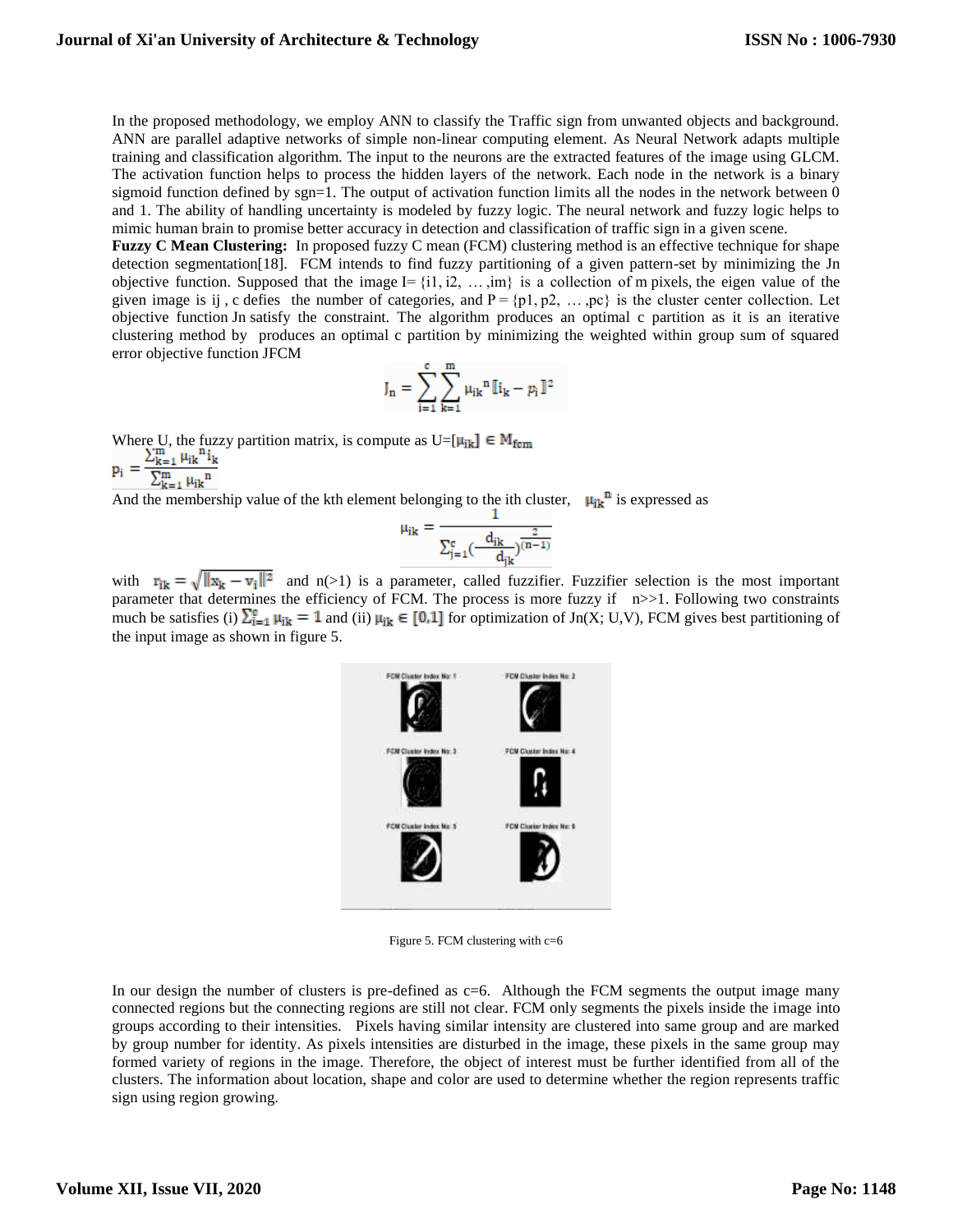The region growing technique is helps in combining the pixels with similar properties together to form a particular region. Seed point selection begins with initial region as location of seed around which region is grown.

The seed point for the final object left after connected component analysis is calculated automatically and the neighboring pixels around the seed point pixels are analyzed by the pre-determined region growing formula. When all the neighboring pixels are included into the seed pixels domain, at that point the region is said to be grown and region growing stops. Finally morphological operations such as erosion and dilation are applied on grown regions to obtain the boundaries of the traffic symbols. The boundary detection is shown in figure 6.



Figure 6. Boundary detection

## III. EXPERIMENT AND RESULT

In the proposed methodology, we employ ANN to classify the Traffic sign from unwanted objects and background. ANN are parallel adaptive networks of simple non-linear computing element.The input to the neurons are the extracted features of the image using GLCM. The activation function helps to process the hidden layers of the network. Each node in the network is a binary sigmoid function defined by sgn=1. The output of activation function limits all the nodes in the network between 0 and 1. The ability of handling uncertainty is modeled by fuzzy logic.

In our Fuzzy clustering the number of clusters is pre-defined as  $c=6$ . As, FCM segments the output image as clusters of similar intensisties which is not clear. As pixels intensities are disturbed in the image, these pixels in the same group may formed variety of regions in the image. Therefore, the object of interest must be further identified from all of the clusters. The information about location, shape and color are used to determine whether the region represents traffic sign using region growing. The region growing technique is helps in combining the pixels with similar properties together to form a particular region.Finally morphological operations such as erosion and dilation are applied on grown regions to obtain the boundaries of the traffic symbols.

Finally the traffic sign expressions can be classified as U-Turn, Right-Turn, Left-Turn, Danger and Speed-Limit. Sign Detection using MATLAB. Zigbee transmitter and Receiver is implemented for transferring the recognized Traffic Sign. Based on the information received from the Zigbee Receiver, this will Control the Motor according to the Sign [19]. The results of Artificial Neural Fuzzy Classifier is displayed in figure 7 for No U-Turn.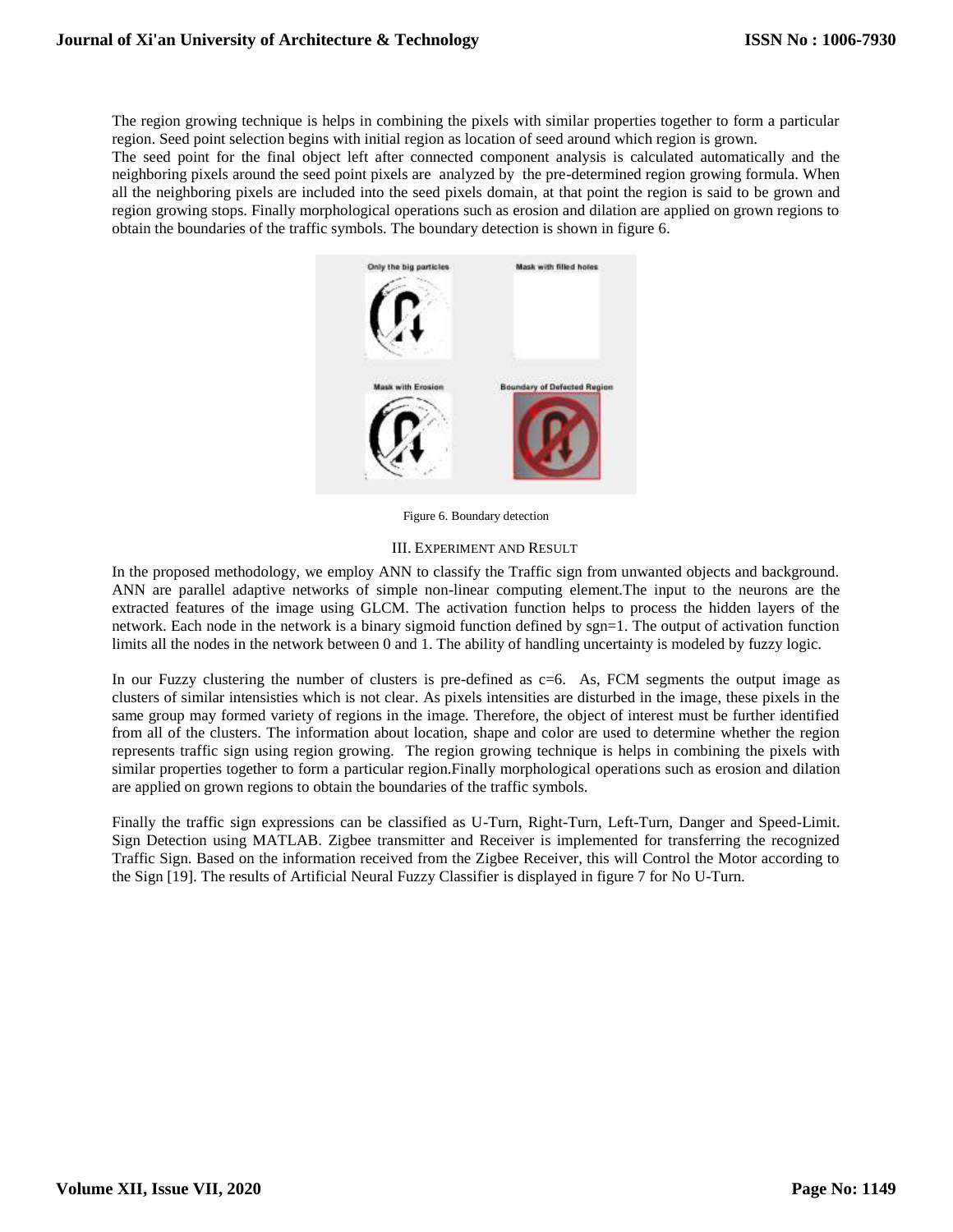

Figure 7. ANN predicted result and Performance analysis

## IV.CONCLUSION

In this paper, we present an outline on detection and recognition of salient feature in an image scene, which consists of two phase: FCM segmentation is used to localize and identify the object of interest whereas the ANN is used to classify and label the object from the trained database in order find out the exact meaning of every detected scene. Finally the traffic sign expressions are classified as U-Turn, Right-Turn, Left-Turn, Danger and Speed-Limit. Sign Detection using MATLAB. Zigbee transmitter and Receiver is implemented for transferring the recognized Traffic Sign. Based on the information received from the Zigbee Receiver, this will Control the Motor according to the Sign.

Compared to the traditional method this fast recognition system with less complexity. Experiment result proves the effectiveness of the proposed method. The Artificial Neural fuzzy classifier produces results to the accuracy of 91.67%, and processing time (0.43s). The (ROC) is area under the receiver operating characteristic (ROC) estimates statistical recognition performance. The system design has relatively low computational time and complexity for real time application.

## REFERENCES

- [1] Alturki.A.S. "Traffic Sign Detection and Recognition Using Adaptive Threshold Segmentation with Fuzzy Neural Network Classification". International Symposium on Networks, Computers and Communications (ISNCC), pp. 1–7, June 2018.
- [2] Satılmı.s, Y. Tufan, F¸Sara, M.Karslı, M. Eken, S. Sayar, "A CNN Based Traffic Sign Recognition for Mini Autonomous Vehicles". In Proceedings of the International Conference on Information Systems Architecture and Technology, Nysa, Poland ,pp. 85–94,September 2018.
- [3] Madani, A, Yusof. R. "Traffic Sign Dataset for Traffic Sign Detection and Recognition Systems". Journal of Telecommunication, Electronic and Computer Engineering (JTEC), Vol.8, No. 11, pp. 137–143, 2016.
- [4] Henry X.Liu, Bin Ran . "Vision-based stop sign detection and recognition system for intelligent vehicles". [Transportation](https://www.researchgate.net/journal/0361-1981_Transportation_Research_Record_Journal_of_the_Transportation_Research_Board)  [Research Record Journal of the Transportation Research](https://www.researchgate.net/journal/0361-1981_Transportation_Research_Record_Journal_of_the_Transportation_Research_Board) Board, pp. 161–166, 2001.
- [5] Yuan, Y. Xiong, Z.Wang, Q. "An incremental framework for video-based traffic sign detection, tracking, and recognition". [IEEE](https://ieeexplore.ieee.org/xpl/RecentIssue.jsp?punumber=6979)  [Transactions on Intelligent Transportation Systems,](https://ieeexplore.ieee.org/xpl/RecentIssue.jsp?punumber=6979) Vol.18, No.7,pp.1918–1929,2017.
- [6] Nandi, D. Saif, A.S. Prottoy, P. Zubair, K.M. Shubho, "Traffic Sign Detection based on Color Segmentation of Obscure Image Candidates: A Comprehensive Study."  $\Box$  International Journal of Modern Education and Computer Science, Vol.6, pp.35-46,2018.